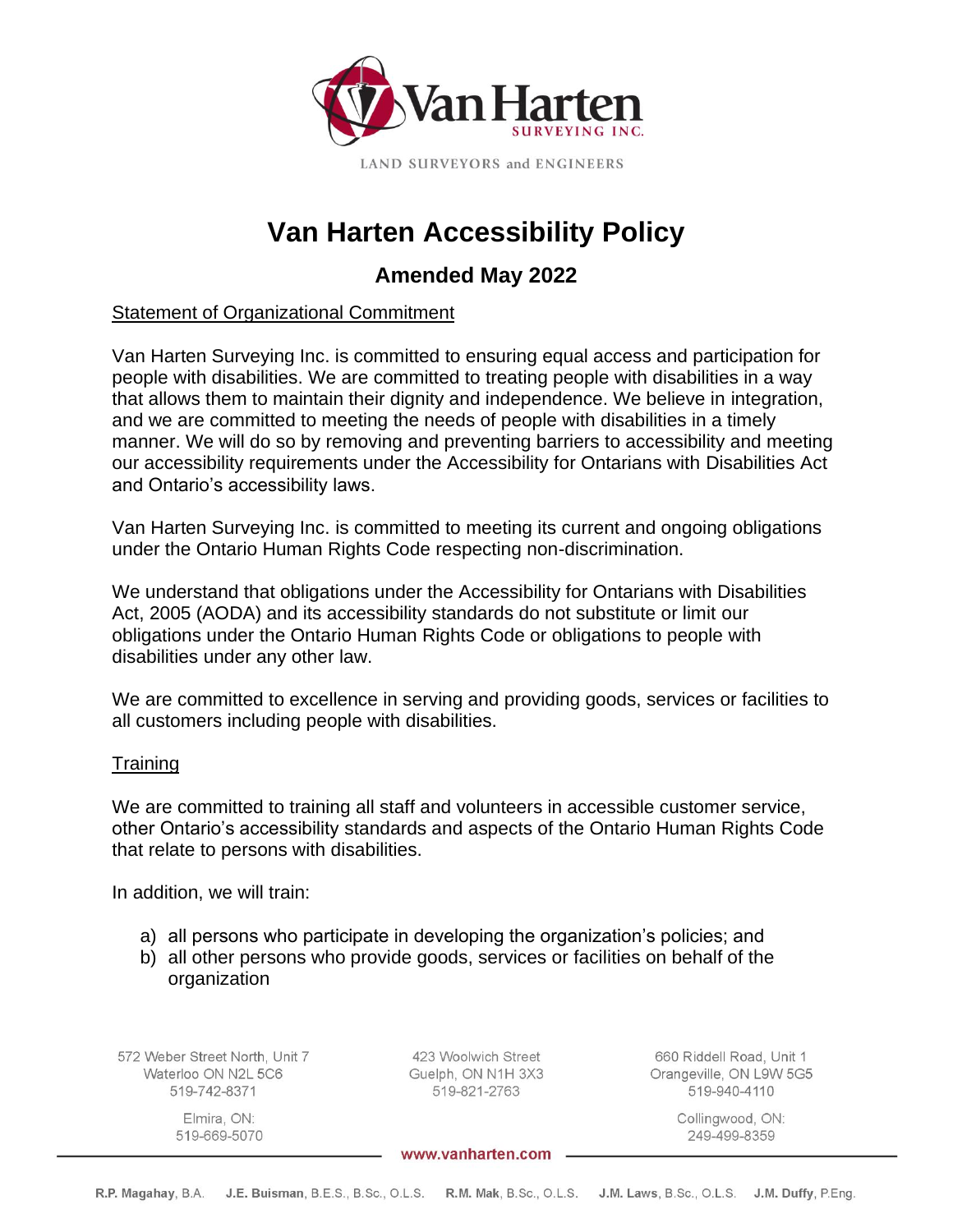

Training of our employees and volunteers on accessibility relates to their specific roles.

Training includes:

- Requirements of the Customer Service Standard
- How to interact and communicate with people with various types of disabilities
- How to interact with people with disabilities who use an assistive device or require the assistance of a service animal or a support person
- What to do if a person with a disability is having difficulty accessing our organization's goods, services or facilities
- General Requirements
- Requirements of the Employment Standard
- Ontario Human Rights Code as it relates to people with disabilities and the Accessibility for Ontarians with Disabilities Act, 2005

We train every person as soon as practicable after being hired and provide training in respect of any changes to the policies.

We maintain records of the training provided, including the dates on which the training was provided and the number of individuals to whom it was provided.

#### Assistive Devices

People with disabilities may use their personal assistive devices when accessing our goods, services or facilities.

In cases where the assistive device presents a significant and unavoidable health or safety concern or may not be permitted for other reasons, other measures will be used to ensure the person with a disability can access our goods, services or facilities.

#### **Communication**

We communicate with people with disabilities in ways that take into account their disability. This may include the following:

- Reading written information to a person directly
- Large print
- Text transcripts of audio or visual information
- Handwritten notes instead of spoken word
- Information written in plain language
- Paper documents converted to electronic format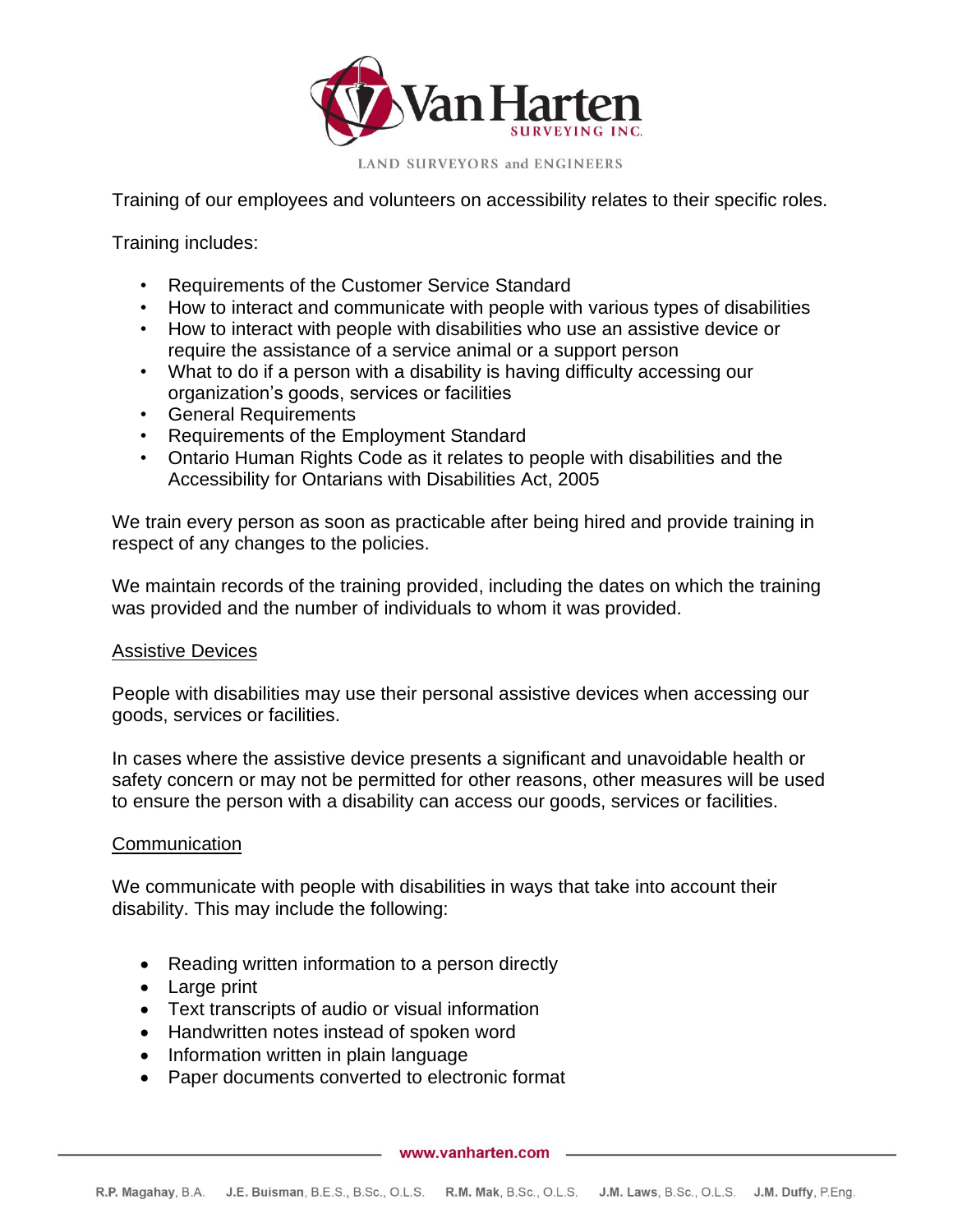

We will make every effort to accommodate any methods of communication that are required by a person with a disability that are not already listed above.

We will work with the person with a disability to determine what method of communication works for them.

#### Service Animals

We welcome people with disabilities and their service animals. Service animals are allowed on the parts of our premises that are open to the public and third parties.

When we cannot easily identify that an animal is a service animal, our staff may ask for documentation (template, letter or form) from a regulated health professional that confirms the person needs the service animal for reasons relating to their disability.

A service animal can be easily identified through visual indicators, such as when it wears a harness or a vest, or when it helps the person perform certain tasks.

A regulated health professional is defined as a member of one of the following colleges:

- College of Audiologists and Speech-Language Pathologists of Ontario
- College of Chiropractors of Ontario
- College of Nurses of Ontario
- College of Occupational Therapists of Ontario
- College of Optometrists of Ontario
- College of Physicians and Surgeons of Ontario
- College of Physiotherapists of Ontario
- College of Psychologists of Ontario
- College of Registered Psychotherapists and Registered Mental Health Therapists of Ontario

If service animals are prohibited by another law, we will do the following to ensure people with disabilities can access our goods, services or facilities:

- Explain why the animal is excluded
- Discuss with the customer another way of providing goods, services or facilities

#### Support Persons

A person with a disability who is accompanied by a support person will be allowed to have that person accompany them on our premises.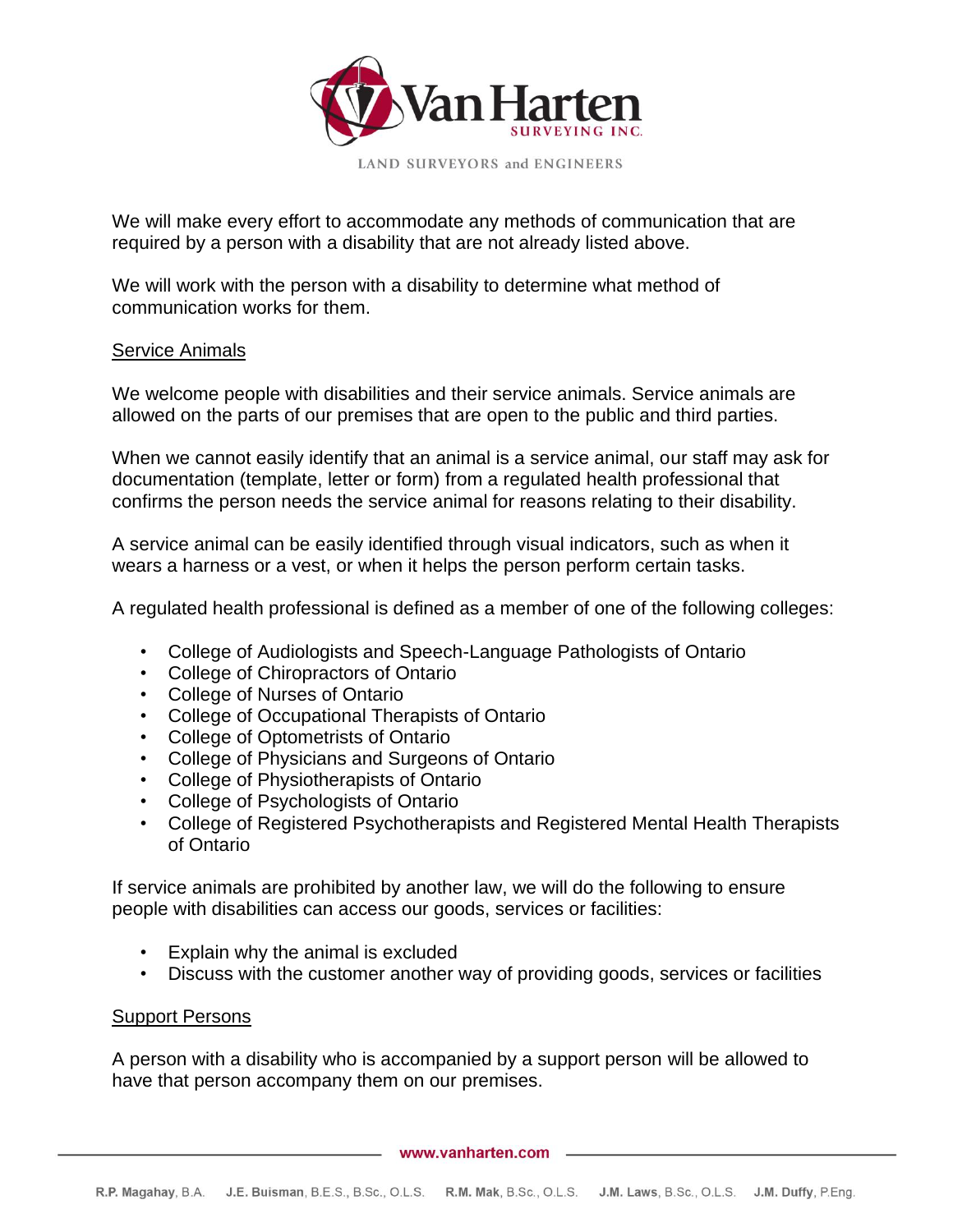

LAND SURVEYORS and ENGINEERS

In certain cases, this organization might require a person with a disability to be accompanied by a support person for the health or safety reasons of:

- The person with a disability
- Others on the premises

Before making a decision, Van Harten Surveying Inc. will:

- Consult with the person with a disability to understand their needs
- Consider health or safety reasons based on available evidence
- Determine if there is no other reasonable way to protect the health or safety of the person or others on the premises

#### Notice of Temporary Disruption

In the event of a planned or unexpected disruption to services or facilities for customers with disabilities, this organization will notify customers promptly. This clearly posted notice will include information about the reason for the disruption, its anticipated length of time, and a description of alternative facilities or services, if available.

Services/Facilities include:

- Field services at any/all Van Harten locations
- Office services at any/all Van Harten locations

The notice will be made publicly available in the following ways:

- Our website
- Posted on the door(s) of the applicable office(s)

#### Feedback Process

Van Harten Surveying Inc. welcomes feedback on how we provide accessible customer service. Customer feedback will help us identify barriers and respond to concerns.

Feedback may be provided in the following ways:

**In Person:** 423 Woolwich Street, Guelph, Ontario, N1H 3X3 **By Telephone:** 519-821-2763 **By Mail:** Van Harten Surveying Inc., 423 Woolwich Street, Guelph, Ontario, N1H 3X3 **By E-Mail:** [hr@vanharten.com](mailto:hr@vanharten.com)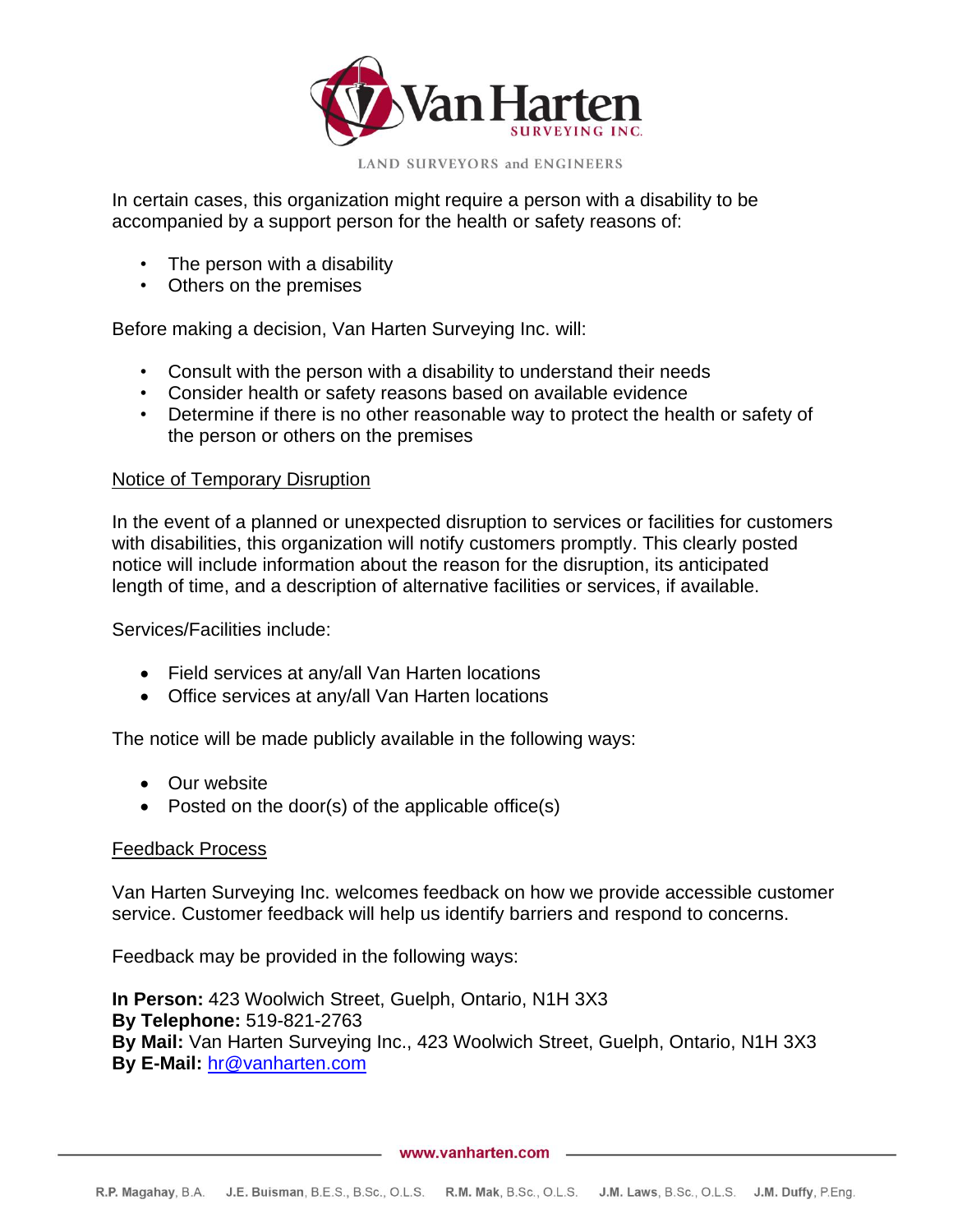

All feedback, including complaints, will be handled by:

- Paul Magahay, President
- Human Resources Department

Customers can expect to hear back within two (2) weeks of submission of their feedback.

We ensure our feedback process is accessible to people with disabilities by providing or arranging for accessible formats and communication supports, on request.

#### Notice of Availability

Van Harten Surveying Inc. notifies the public that documents related to accessible customer service, are available upon request by posting a notice in the following location(s)/way(s):

• Our website

Van Harten Surveying Inc. will provide these documents in an accessible format or with communication support, on request. We will consult with the person making the request to determine the suitability of the format or communication support. We will provide the accessible format in a timely manner and at no additional cost.

#### Information and Communications

We have a process for receiving and responding to feedback, and the process is accessible to persons with disabilities upon request.

We communicate with people with disabilities in ways that take into account their disability. When asked, we will provide information about our organization and its services, including public safety information, in accessible formats or with communication supports:

- a) In a timely manner, taking into account the person's accessibility needs due to disability; and
- b) At a cost that is no more than the regular cost charged to other persons.

We will consult with the person making the request in determining the suitability of an accessible format or communication support. If we determine that information or communications are unconvertible, we shall provide the requestor with: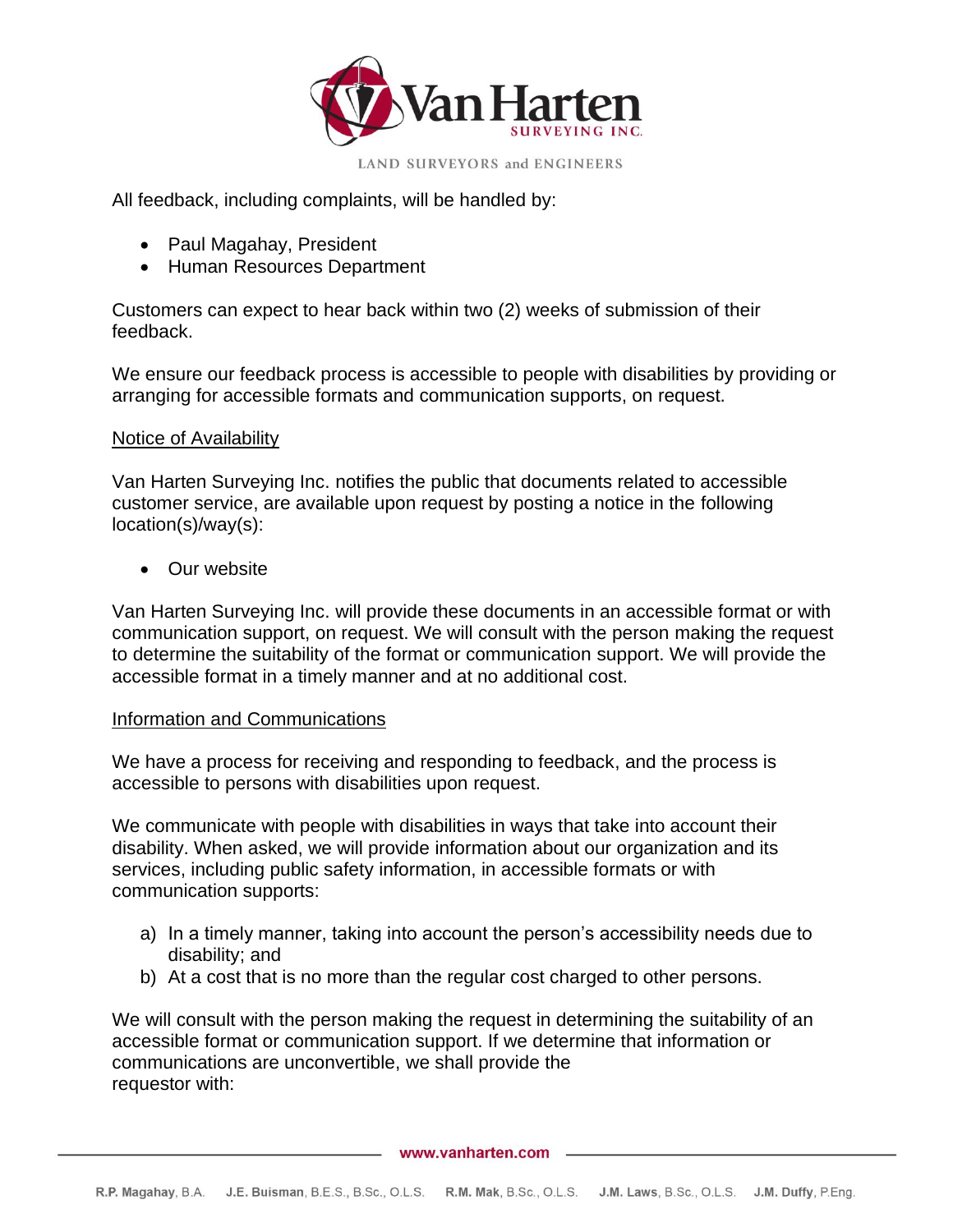

LAND SURVEYORS and ENGINEERS

- a) An explanation as to why the information or communications are unconvertible; and
- b) A summary of the unconvertible information or communications.

We notify the public about the availability of accessible formats and communication supports on our website.

We will also meet internationally recognized Web Content Accessibility Guidelines (WCAG) 2.0 Level AA website requirements in accordance with Ontario's accessibility laws.

# Employment

We notify employees, job applicants, and the public that accommodations can be made during recruitment and hiring. We notify job applicants on our website and otherwiseposted job openings that accommodations are available upon request. We consult with the applicants and provide or arrange for suitable accommodation, should they request it.

We notify successful applicants of policies for accommodating employees with disabilities when making offers of employment.

We notify staff that supports are available for those with disabilities as soon as practicable after they begin their employment. We provide updated information to employees whenever there is a change to existing policies on the provision of job accommodation that take into account an employee's accessibility needs due to a disability.

We will consult with employees when arranging for the provision of suitable accommodation in a manner that takes into account the accessibility needs due to disability. We will consult with the person making the request in determining the suitability of an accessible format or communication supports specifically for:

- a) Information that is needed in order to perform the employee's job; and
- b) Information that is generally available to employees in the workplace

Where needed, we will also provide customized emergency information to help an employee with a disability during an emergency. With the employee's consent, we will provide workplace emergency information to a designated person who is providing assistance to that employee during an emergency.

We will provide the information as soon as practicable after we become aware of the need for accommodation due to the employee's disability.